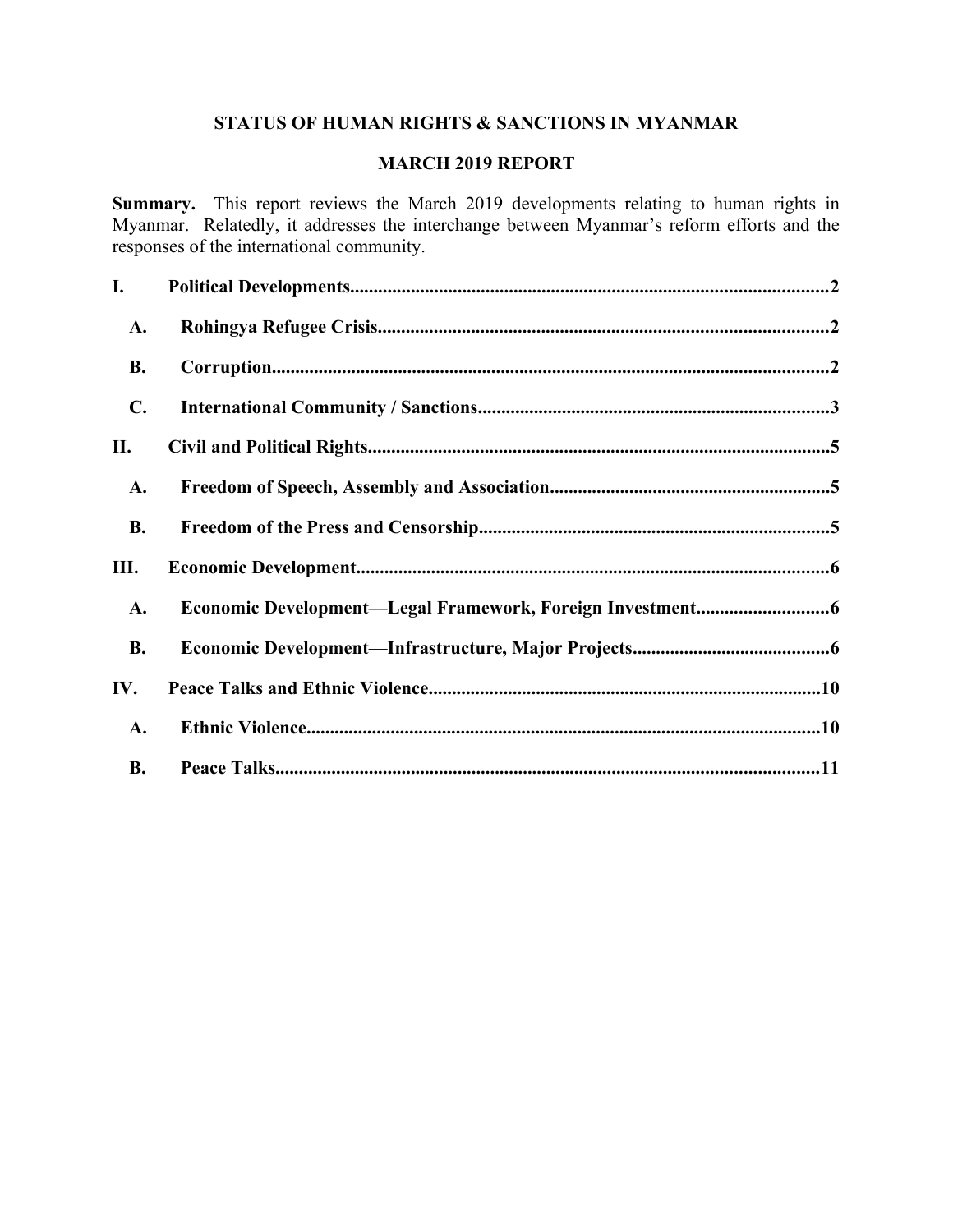### **I. Political Developments**

### <span id="page-1-2"></span><span id="page-1-0"></span>**A. Rohingya Refugee Crisis**

On March 1, Bangladesh's foreign secretary informed the United Nations Security Council that Bangladesh cannot accept any more Rohingya refugees fleeing from Myanmar.<sup>1</sup> Currently, over 740,000 Rohingya who were driven from Myanmar's Rakhine State during military crackdowns in 2016 and 2017 are living in refugee camps located in Bangladesh.<sup>2</sup> Myanmar's government has entered into agreements with Bangladesh and United Nations agencies to repatriate the Rohingya, but currently the Rohingya remain in Bangladesh.<sup>3</sup> Myanmar has expressed a willingness to receive refugees, but said that it could not find volunteers to return. As of March 1, no Rohingya have volunteered to return to Rakhine State because they do not feel return would be safe.<sup>4</sup>

While Bangladesh Foreign Secretary Shahidul Haque did not state when Bangladesh would stop accepting Rohingya refugees, he stated that Bangladesh "would no longer be in a position to accommodate more people from Myanmar."<sup>5</sup> Haque accused Myanmar of "hollow promises and various obstructionist approaches" during negotiations regarding refugee returns.<sup>6</sup> Myanmar's ambassador to the United Nations, Hau Do Suan, asked for patience, citing "huge physical as well as psychological barriers" in repatriating the Rohingya.<sup>7</sup> He also referenced a need for time and patience to build trust and confidence among different communities in Rakhine State.<sup>8</sup>

Bangladesh hopes to eventually relocate 100,000 Rohingya refugees to Bhasan Char, an uninhabited island prone to cyclones.<sup>9</sup> However, Yanghee Lee, the United Nations special rapporteur on Myanmar, who recently visited Bhasan Char, told the Human Rights Council in Geneva on March 11 that she was unsure if Bhasan Char is "truly habitable."<sup>10</sup> She warned that such "ill-planned" relocations without the consent of refugees would have the potential to create a new crisis.<sup>11</sup> Advocates for the Rohingya have said that the refugees would effectively be trapped on Bhasan Char, an island that floods frequently during monsoon season and offers few livelihood opportunities.<sup>12</sup> Nay San Lwin, a Rohingya activist, said that he believed that everyone currently living in refugee camps would refuse to be relocated to Bhasan Char, and that the only way officials would be able to relocate people to the island would be by force.<sup>13</sup>

## <span id="page-1-1"></span>**B. Corruption**

In early March, the CEO of the New Yangon Development Company, which is developing a Yangon-backed project to build a new city on the Yangon River, defended the involvement of a Chinese firm, China Communications Construction Company, Ltd. ("CCCC"), in the project. CCCC has been accused of engaging in corruption and bribery relating to development deals in at least 10 countries in Africa and Asia.<sup>14</sup> The CEO acknowledged the firm's reputation, but insisted that the Chinese company's situation has changed. He said, "I don't want to comment on [the firm's] past. But they have to stay on the right track when working with us" and that "[m]y responsibility is to keep it on the right track."<sup>15</sup>

Following a month-long investigation, the Anti-Corruption Commission ("ACC") arrested Tanintharyi Chief Minister Lei Mar on bribery and corruption charges.<sup>16</sup> The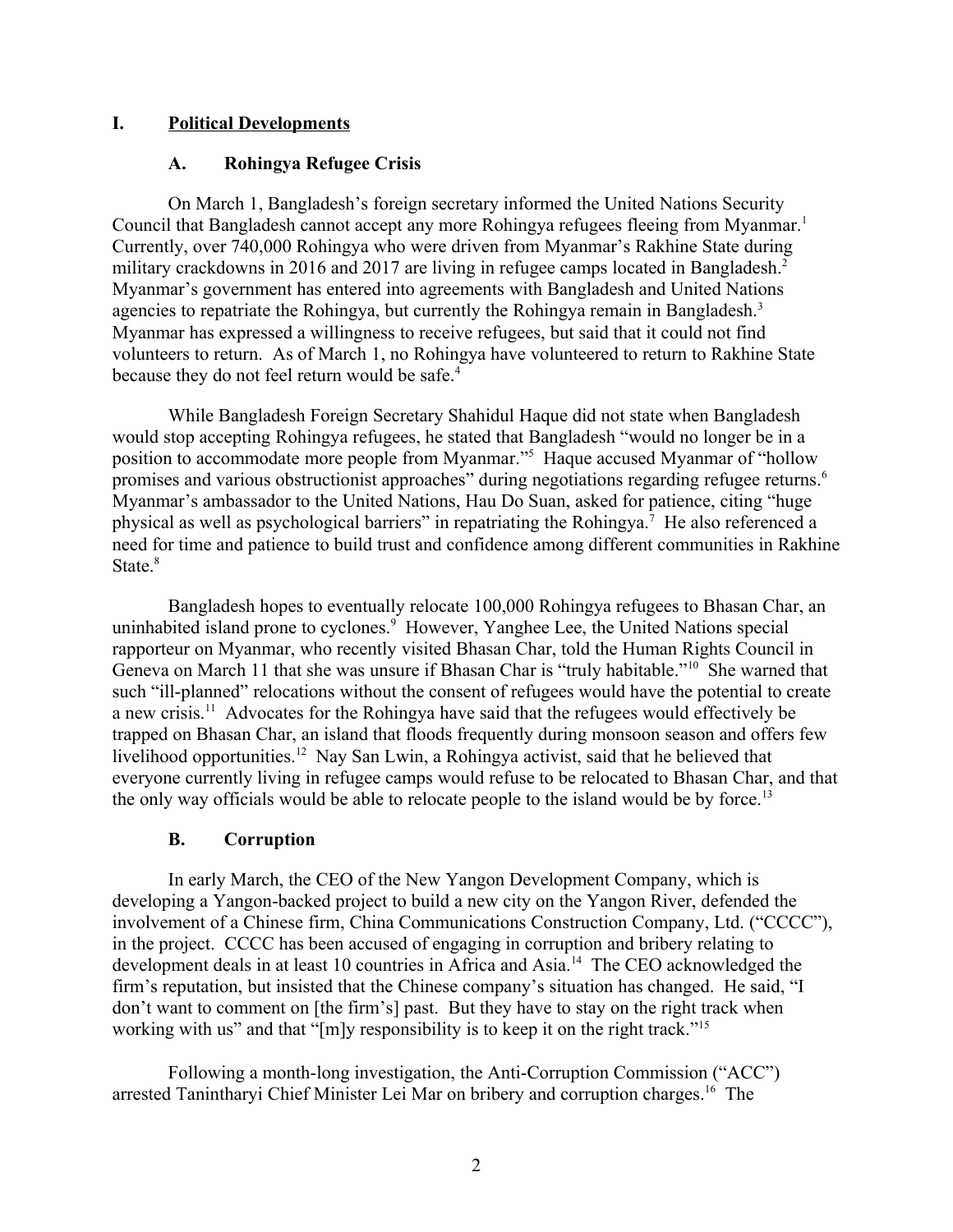investigation found that the Chief Minister had engaged in multiple corrupt acts since her appointment in 2016.<sup>17</sup> The findings include details of the Chief Minister's corrupt activities in awarding contracts for the construction of a pavilion for a Myanmar New Year event in 2016 and for the removal of unwanted bushes from Dawei University and outside Dawei Airport in November 2016. It stated that the Chief Minister allowed a budget of 400 million kyats (\$263,000) for the removal of unwanted bushes outside the airport. She also asked a director from the regional road management department in October 2018 to build a wall around two plots of land in Dawei owned by her husband but didn't pay the cost until the commission started the investigation against her, the ACC said. The ACC also reported that she sold her house, which was valued at 32 million kyats (\$21,000) for 200 million kyats (\$131,000) to the Global Grand Services Company. In return, the company was awarded a number of contracts including for an electricity distribution project in Dawei, as well as for the construction of a fish market, a city hall and low-cost housing. Three others—Global Grand Services Managing Director Thein Htwe, Director Aung Myat, and General Manager Thura Ohn—were also arrested in connection with the ACC's findings. $18$ 

Shortly after the Chief Minister's arrest, two other Tanintharyi Region ministers— Planning and Finance Minister Phyo Win Tun and Electricity and Energy Minister Kyi Hlaing resigned, sparking speculation that they were also linked to the ACC's corruption investigation.<sup>19</sup>

### <span id="page-2-0"></span>**C. International Community / Sanctions**

In a report to the UN Human Rights Council, Yanghee Lee, Special Rapporteur on the situation of human rights in Myanmar, highlighted several areas of concern across the country, including abuses linked to the flight of 700,000 Rohingya Muslims from Rakhine State in August 2017. A separate UN investigation last year called for the prosecution of top Myanmar military commanders for alleged genocide, crimes against humanity and war crimes. Myanmar's Kyaw Moe Tun, Permanent Representative of the Republic to the UN, rejected the Special Rapporteur's report.

Under the terms of a 2018 UN-led agreement between Myanmar and Bangladesh, Myanmar agreed to create conditions conducive to the voluntary, safe, dignified and sustainable repatriation of Rohingya refugees. The Special Rapporteur said that these conditions have not been met, despite the fact that the deal expires in a few months, and that there was "nothing to indicate that conditions have improved for the Rohingya who remain in Myanmar." Lee said that in fact clashes between the Arakan Army ("AA") and the Tatmadaw had forced 10,000 people to flee since November 2018. Given the gravity of the situation, Lee appealed for the UN Security Council to take the international lead on the matter. "I still firmly believe that the situation in Myanmar must be referred to the International Criminal Court ("ICC") by the Security Council... Victims must not be forced to wait in the purgatory of international inaction," she said.

The Council heard testimony from two Rohingya refugees, Hamida Khatun from Shanti Mohila and Muhub Ullah from the Arakan Rohingya Society for Peace and Human Rights. Khatun said that she had "three requests for the international community: first, justice including compensation; second, to return home in safety and security including citizenship; and third, access to education."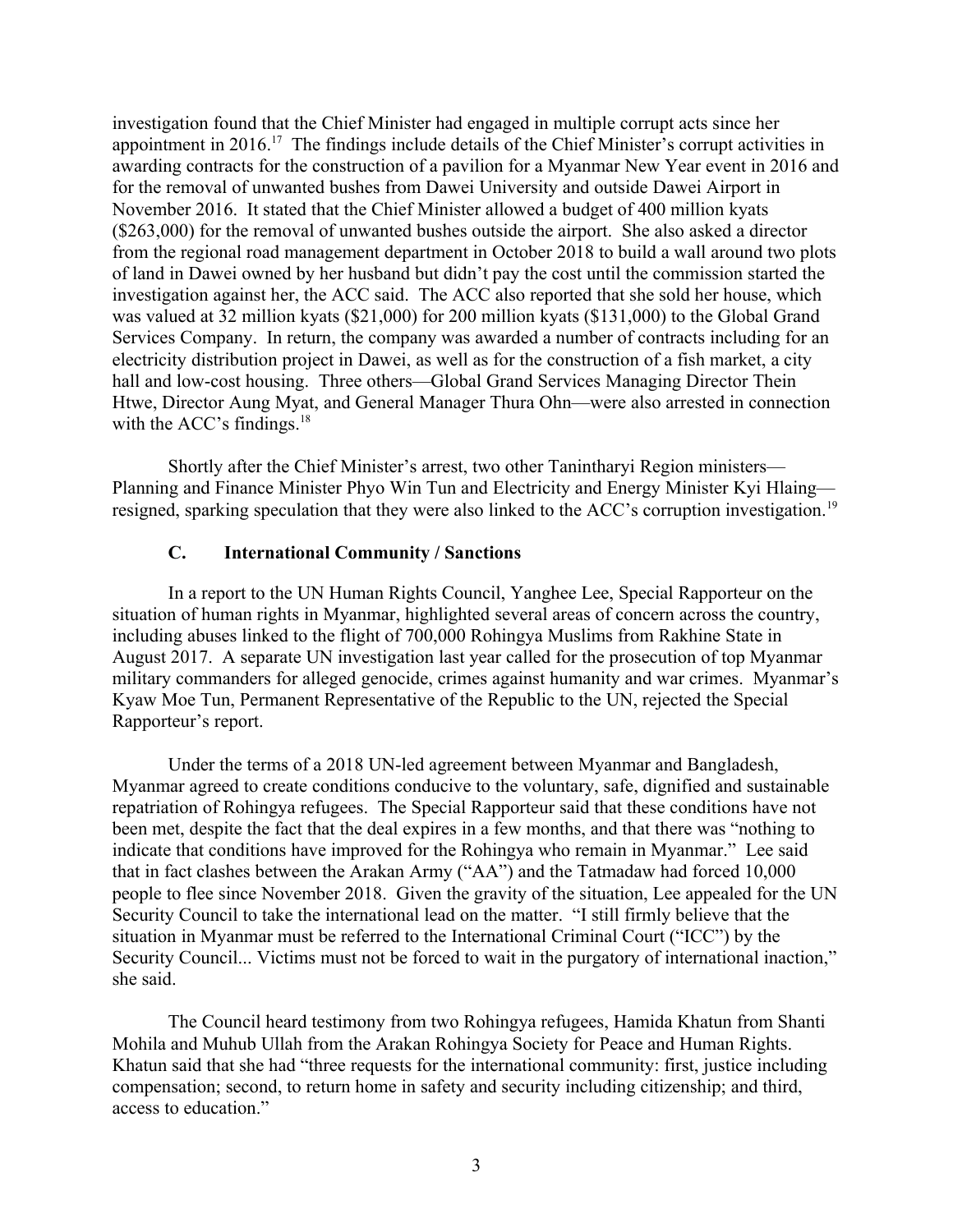In response to Lee's appeal for an international tribunal to investigate alleged abuses, Kyaw Moe Tun insisted that his country "will not accept any call for referring the situation in Myanmar to the ICC. The Government of Myanmar established an Independent Commission of Enquiry in July last year. The Commission will investigate...as part of Myanmar's effort to the address the issue of accountability," he said, adding that the government "is willing and able to address the accountability issue."

The Special Rapporteur also investigated allegations of misuse of Myanmar's natural riches, particularly in the gemstones and timber sectors. Lee explained, "Revenues from natural resource extraction needed for vital services and development being diverted to the military and its allies undermines the civilian government, democratic reforms, the peace process, sustainable development and the realization of rights."<sup>20</sup>

Bangladesh announced on March 13 that it would implement a controversial plan to relocate tens of thousands of Rohingya refugees from overcrowded camps to a remote island vulnerable to extreme weather. Shelters and flood walls have been constructed on Bhashan Char, a muddy silt islet that only rose from the Bay of Bengal in 2006, in the hope of shifting 100,000 Rohingya refugees there. Kamal Hossain, the government administrator of Cox's Bazar district where the vast Rohingya camps are located, told AFP they are "preparing a list of refugees who would voluntarily go to the island." A top U.N. rights expert in January warned that moving the refugees to Bhashan Char could spark a "new crisis" for the Rohingya. U.S. ambassador Earl Miller met with Bangladesh government officials on March 12 in Cox's Bazar to "learn more" about the island relocation. "He welcomed assurances that any movements to the island will be fully voluntary, based on informed consent, and those who choose to go will have free movement off the island to maintain connections with the rest of the Rohingya community in Cox's Bazar," a statement from the U.S. embassy said.<sup>21</sup>

Representatives of the UN High Commissioner for Refugees ("UNHCR") said on March 14 that the international community needs to offer protections to ethnic Chin refugees, due to deteriorating security in southern Chin State. In June 2018, the UNHCR had announced that the social, political and security situation in Chin State had sufficiently improved and that refugees from the region would no longer be recognized as such. Those in Malaysia and India were told they could return to Myanmar or undergo individual interviews reevaluating their refugee status. The move was widely protested by members of the Chin community, who insisted that a return to Myanmar would be premature amid ongoing instability. The statement on March 14 acknowledged continued conflict in Chin State, which has manifested as fighting between the Tatmadaw and the AA. Volker Türk, the assistant high commissioner for protection within the UNHCR, said, "We officially recognize that Chin refugees still need the international community's protection, because the security situation is getting worse in southern Chin State." According to the UNHCR's report, there are at least 18,000 Chin refugees registered with their agency, 15,000 of whom are in Malaysia, with the others in India, Thailand and Nepal. The UNHCR maintains that it will continue to manage the safe and voluntary return of Chin refugees to Myanmar if they wish to go back.<sup>22</sup>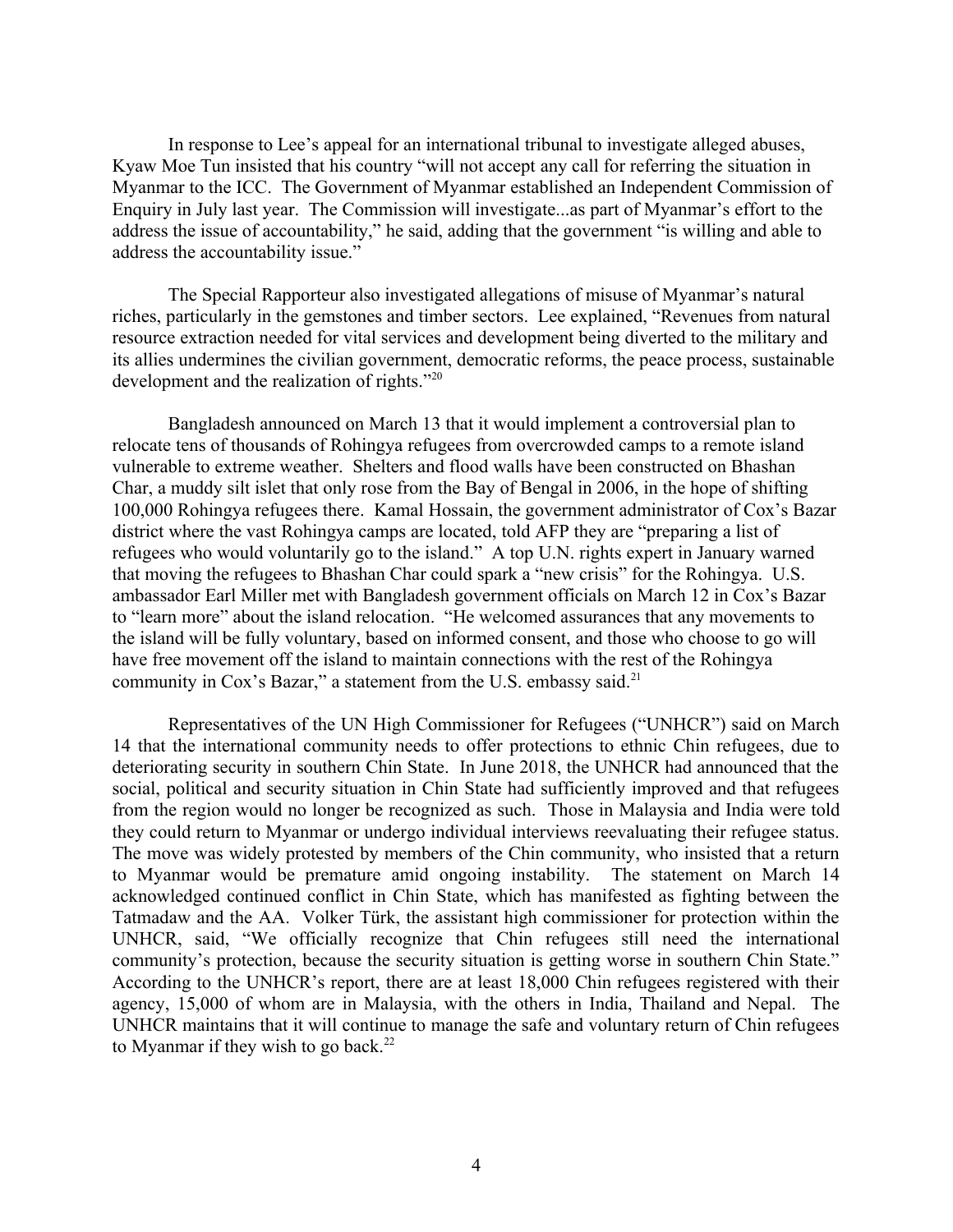### **II. Civil and Political Rights**

#### <span id="page-4-2"></span><span id="page-4-1"></span>**A. Freedom of Speech, Assembly and Association**

Karenni activists sent a letter to the Kayah State government, warning that, unless a statue of General Aung San that was put up in a park in Loikaw over the objections of many residents was removed by March 17, the activists would remove it themselves.<sup>23</sup> Following a major anti-statue protest in Loikaw on February 12, the government agreed to activists' request to meet with a committee of government supporters responsible for implementing the construction of the statue. The meeting was held the same day, but ended without any agreement being reached. However, on March 15, the Union President's Office requested a meeting with the rights activists to avoid further protests on March 17.<sup>24</sup> The rights activists accepted the invitation and agreed to suspend their protest activities. During the meeting held on March 20, Kayah Chief Minister L Phaung Sho proposed that the text of the Panglong Agreement, a historically important agreement declaring autonomy for a number of ethnic areas, be placed below the statue and that the government would allow the local rights activists to install a statue of their own respected ethnic leader near the Gen. Aung San statue.<sup>25</sup> A spokesperson for the rights activists said they could not accept the Chief Minister's proposals and continued to demand that the statue be removed and instead erected at the local National League for Democracy ("NLD") office in Loikaw.

#### <span id="page-4-0"></span>**B. Freedom of the Press and Censorship**

Myanmar's Supreme Court heard the appeal of the two Reuters journalists imprisoned for breaking a colonial-era official secrets law.<sup>26</sup> Reporters Wa Lone and Kyaw Soe Oo have spent more than 15 months in detention since they were arrested in December 2017 while investigating a massacre of Rohingya Muslim civilians involving Myanmar soldiers. A judge found the two guilty under the Official Secrets Act in September and sentenced them to seven years in prison. "Myanmar's Supreme Court has the opportunity to correct the serious miscarriage of justice inflicted on Wa Lone and Kyaw Soe Oo for the last 15 months," Reuters Editor-in-Chief Stephen J. Adler said in a statement. "They are honest, admirable journalists who did not break the law, and they should be freed as a matter of urgency." The appeal, submitted last month, cited lack of proof of a crime and evidence that the pair was set up by police. The Supreme Court is expected to take about a month to reach a decision.<sup>27</sup>

A local newspaper, the Myitkyina Journal, reported that two of its journalists were assaulted and detained by Tha Khin Sit Mining, Import and Export Company, a mining company in Kachin State, after the journalists reported on local residents' concerns over a controversial Chinese tissue-culture banana plantation in Waimaw Township.<sup>28</sup> Local residents accuse the banana plantation operator of land grabbing and causing environmental damage. The reporters were detained in separate rooms in the company's compound. One of the company employees slapped the female reporter's face with a copy of the Myitkyina Journal. The male reporter was forced to do 300 sit-ups as punishment. The two reporters were only released after the journal contacted Waimaw Township police station, who sent police officers to surround the company. The Myitkyina Journal editors opened a case against the managing director and five other employees of the mining company under five charges: assault of a women with intent to outrage her modesty; obscene acts; wrongful restraint; voluntarily causing hurt; and abettor present when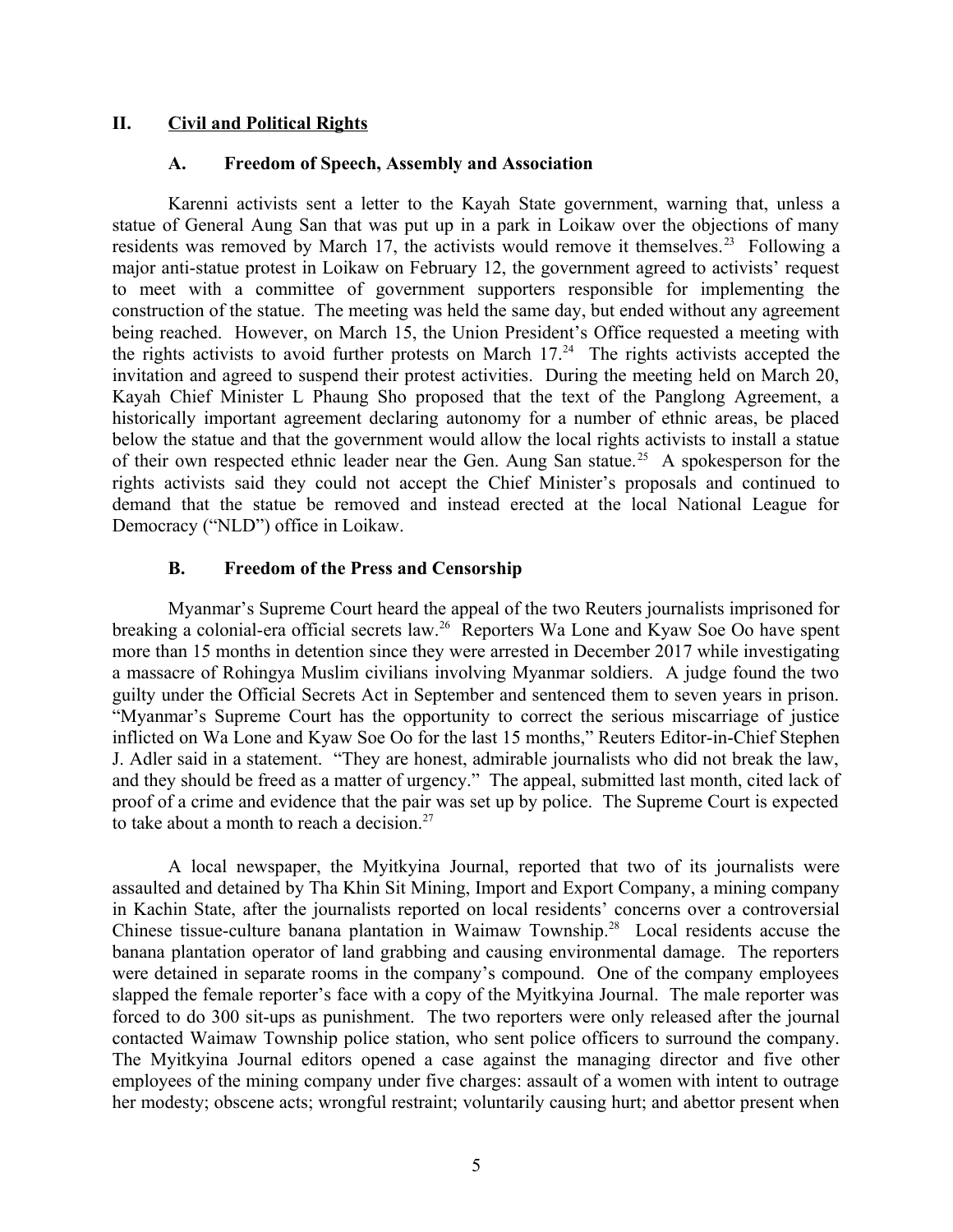offence is committed.<sup>29</sup> If found guilty, they could face a one-month to two-year prison sentence and a fine. In response, the mining company filed a defamation lawsuit against two editors and a reporter from the Myitkyina Journal over their coverage.<sup>30</sup> The Committee to Protect Journalists condemned the treatment of the journalists and called on Myanmar authorities to thoroughly investigate the case and hold those responsible to account.<sup>31</sup>

#### **III. Economic Development**

#### <span id="page-5-2"></span><span id="page-5-1"></span>**A. Economic Development—Legal Framework, Foreign Investment**

The Asian Development Bank ("ADB") expects Myanmar's economy to resume growth in 2019 and 2020 due to additional foreign investment and a positive response to the government's economic and policy reforms. The Asian Development Outlook 2019 forecasts Myanmar's economy to grow by 6.6 percent in 2019 and by 6.8 percent in 2020. In 2018, Myanmar's growth slowed to 6.2 percent, down from 6.8 percent in 2017. The ADB said foreign direct investment ("FDI") approvals in Myanmar nearly doubled from \$823 million between October 2017 and January 2018 to about \$1.5 billion over the same period one year before. The growth came from Singapore and other Asian countries, with investors taking larger stakes in the country's manufacturing and service sectors.<sup>32</sup>

The flow of FDI into Myanmar has increased for the first time after a decline for the last two years, according to Myanmar Investment Commission ("MIC"). This is the first increase in FDI since Aung San Suu Kyi came to power in 2016. From October 1, 2018 to March 15, 2019, Myanmar received \$1.9 billion in approved FDI. During October 2017 to mid-March 2018, the country received \$1.3 billion for over 80 projects. Moreover, Singapore has overtaken China as the country with the most approved FDI.<sup>33</sup>

Mandalay held an international trade fair and business forum on March 23, 2019 with the aim of attracting foreign entrepreneurs to invest and do business in the city. The three-day event was jointly organized by the Ministry of Commerce, the MIC and the Mandalay Region Chambers of Commerce and Industry.<sup>34</sup>

Myanmar, one of the last two Southeast Asian countries that do not have a legalized casino industry, is pushing forward with a new gambling bill that is currently awaiting approval in Parliament. Gambling analysts expect Myanmar to approve the 2018 Gambling Law as it already has the recommendation of President Win Myint and expect it to be enacted in May 2019. Prior to the 2018 Gambling Law, legislation on gambling in the country dates back to 1986. The new law was drafted in 2017, spawned by a petition made by the Ministry of Hotels and Tourism to the Ministry of Home Affairs. The new gambling law aims to boost tourism in the country and also increase tax revenues. Currently, only Myanmar and Thailand have no operating casinos.<sup>35</sup>

#### <span id="page-5-0"></span>**B. Economic Development—Infrastructure, Major Projects**

Capital Diamond Star Group Co., one of Myanmar's leading diversified companies, and Sunway Group of Malaysia have signed a memorandum of understanding to implement infrastructure and construction projects in Myanmar. The agreement was signed on April 1,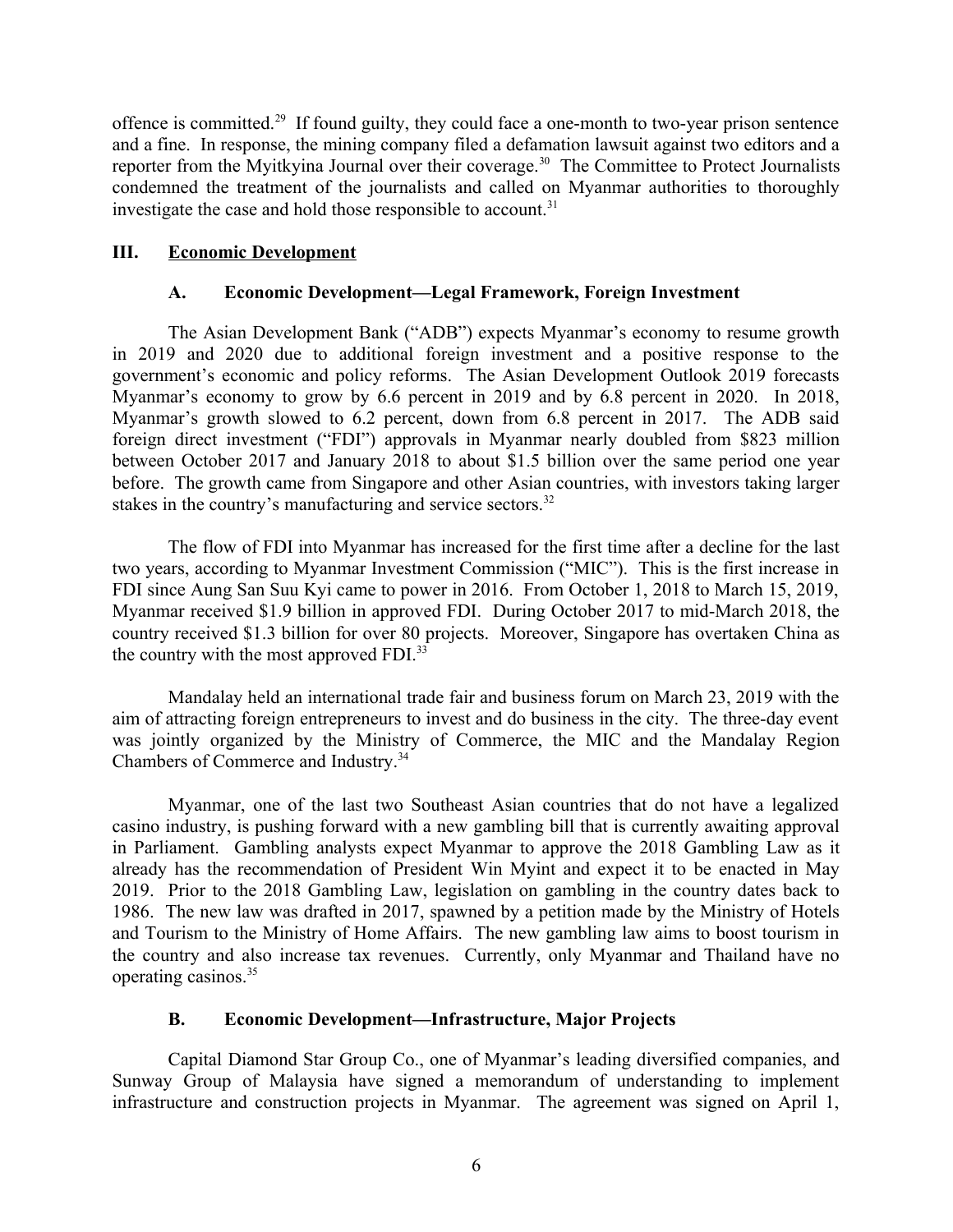2019 and foresees the companies jointly investing in projects such as mixed-use developments, offices, and hotels in Yangon and Mandalay, as well as infrastructure projects in other areas.<sup>36</sup>

German wholesaler Metro has opened a massive logistics center near Yangon, serving hotels and eateries, betting on the industries' growth as tourist traffic from other parts of Asia picks up. The 5,800-sq.-meter facility located inside the Thilawa Special Economic Zone went into full swing in early March 2019, supplying fresh food and other items to hotels and upscale restaurants serving foreign tourists. Initial investment in the site totaled around \$10 million. Metro secured a \$20 million loan from the World Bank Group in February, and plans to step up investment in the country. Metro aims to source 75% of its merchandise from within Myanmar.<sup>37</sup>

Japan's Super Hotel chain has opened the first lodgings in Myanmar's Thilawa Special Economic Zone outside Yangon, anticipating demand from business travelers as foreign companies build factories in the region. Thilawa's development serves as the centerpiece of Japan and Myanmar's public-private partnership to improve the country's economy. The industrial park opened in 2015 with 105 tenants committed to moving in. Super Hotel Myanmar Thilawa is the only full-fledged commercial facility at the site, however, amid lagging construction in the residential and commercial area adjacent to the industrial area. The fourstory hotel cost about \$13.5 million. The recently opened property consists of 129 rooms, mostly with single beds. The Thilawa location is the Osaka-based business hotel chain's second facility in Myanmar. The first opened in Yangon in  $2015^{38}$ 

The New Yangon Development Company ("NYDC") announced in early March that it has received 77 expressions of interest ("EOI") letters from 45 local and foreign companies for six infrastructure projects. Among the 77 EOI letters, there are 20 in the power supply and distribution sector, seven in the public transport sector, 13 in the cyber connectivity infrastructure sector, 15 in the municipal waste disposal sector, 14 in the natural gas supply and distribution sector, and eight in the convention sector, with some companies submitting EOIs for more than one business.<sup>39</sup>

During the China-Myanmar Trade and Investment Forum held in Yangon on March 12, 2019, the Deputy State Administrator for Guangdong Province in China announced that Guangdong Province will cooperate with Myanmar to support the development of four sectors under the Belt and Road Initiative: the infrastructure sector, productivity sector, trade promotion sector and social sector. In particular, Guangdong Province will help to develop trade and transport infrastructure through bridge and port construction.<sup>40</sup>

The Chin State Investment and Product Fair was held on March 16-17. The Chin State Investment Fair is part of the government's Myanmar Investment Promotion Plan launched last year. According to the State's Directorate of Investment and Company Administration, 800 investors attended the fair. The Chin State government signed four memoranda of understanding with private companies for projects totaling more than \$54 million, including a \$50 million power project with Norway Power Co. Ltd.<sup>41</sup>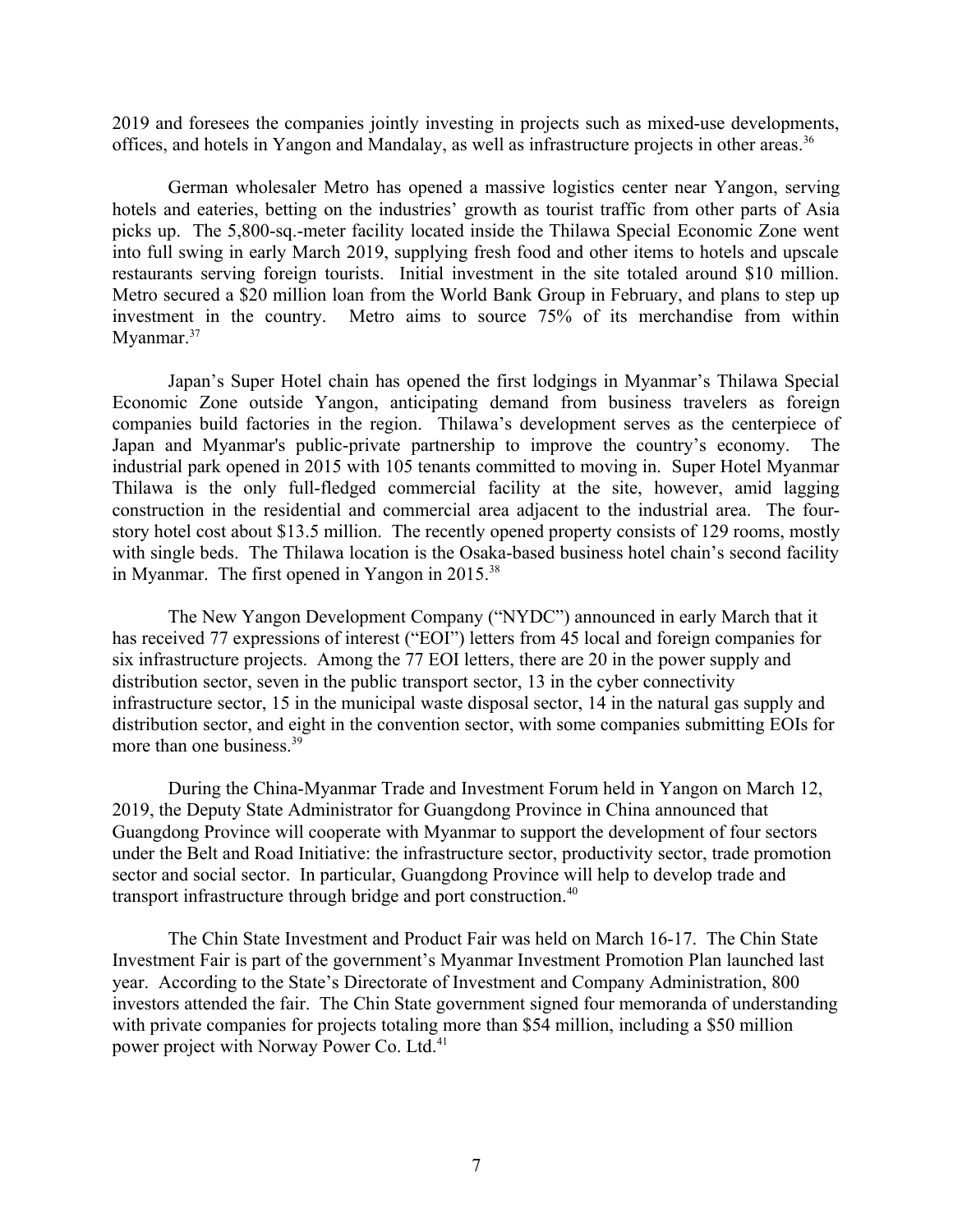In mid-March, fighting between the Tatmadaw and the AA broke out near the Mrauk-U ancient cultural area. This has raised concerns about impact on the development of the Kaladan Multi-Modal Transit Transport Project, a strategic project for Myanmar and India that aims to connect the Seaport of Kolkata, India, with Sittwe in Rakhine State, to Paletwa in Chin State and Mizoram in India. In particular, the AA has been accused of attacking and sinking a watercraft on March 16 carrying construction material worth 1 billion kyats to build the Paletwa Bridge. $42$ Further, the AA is accused of detaining workers from the Su Htoo San Company, the company building the Paletwa-Mizoram highway, after suspecting them of gathering information for the Tatmadaw. The Tatmadaw denies such accusations.<sup>43</sup>

On March 16, 2019, Sembcorp Industries opened a \$310 million (S\$420 million) power plant in Myanmar. The facility, located in the Myingyan district in Mandalay, is the most efficient power plant in the country and the first power plant in Myanmar to feature integrated solar power generation. It will generate around 1,500 gigawatt hours of electricity a year and help meet the power needs of approximately 5.3 million people. The project was funded by multilateral institutions such as the Asian Development Bank, Asian Infrastructure Investment Bank and International Finance Corporation, as well as global commercial lenders, including Clifford Capital, DBS Bank, DZ Bank and OCBC Bank.<sup>44</sup>

On March 19, State Counselor Aung San Suu Kyi and Thai Prime Minister Prayut Chano-cha opened a new 3.9-billion-Thai-baht (190 billion kyats), 270-meter-long bridge linking Mae Sot district in Thailand's Tak province with Myanmar's border city of Myawaddy. Survey work for the project began in May 2012, and a groundbreaking ceremony was held in August 2015.<sup>45</sup>

On March 19, Kachin State rejected a gold mining proposal by the Inner Mongolian Duojin Investment Company Ltd. The proposal covers an area that includes the largest national park in the country, an ASEAN Heritage park and wildlife sanctuary, protected forests and the headwaters of the Ayeyarwady (Irrawaddy) river, the lifeline of Myanmar.<sup>46</sup>

On March 30, the Offshore Fixed Pilot Station project opened in Yangon to support transportation through Yangon port, the main trading hub of the country. The project was constructed by a Chinese engineering company and is managed by the Myanmar Port Authority under the Ministry of Transport and Communications.<sup>47</sup>

A protest was held in front of City Hall in Yangon on March 25 in opposition to the Myitsone Dam project. A network of protestors, which will be set up on April 1, will serve as an umbrella body for organizations, entities, and people opposed to the project.<sup>48</sup> The \$3.6 billion dam, ranked as one of the biggest hydropower projects in the region, was suspended by former President Thein Sein in 2011 amidst widespread protests among the united ethnic groups living along the river and nationwide.<sup>49</sup> Protests were held on March 13 and 14 in Mandalay, representing the first time civil society groups from across the country have come together to protest against the dam.<sup>50</sup>

#### **C. Land Seizures**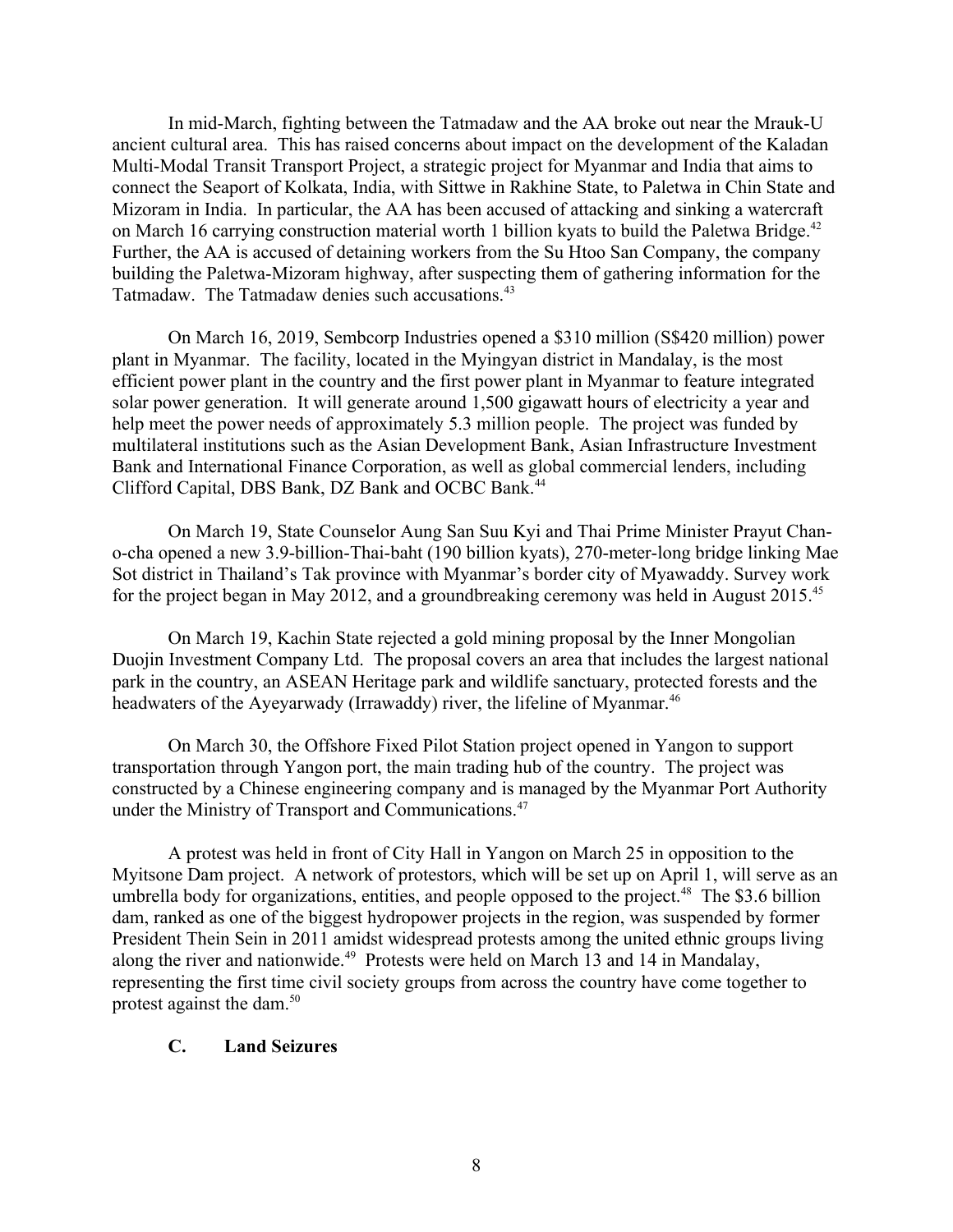In a statement, Human Rights Watch said that the Myanmar government should immediately suspend the implementation of an amendment to the Vacant, Fallow, Virgin lands management law requiring claims to be made by March 11, 2019.<sup>51</sup> Instead, the government should undertake an open and inclusive consultation on land issues with the full participation of civil society and affected communities, including ethnic communities whose members have been displaced by armed conflict, the organization said. The law, amended in September 2018, requires anyone occupying or using "vacant, fallow, or virgin" land to apply for an official permit to use the land for 30 years or face eviction and up to two years in jail. The law creates incentives for authorities to take land from traditional communities that have for generations passed down land to their children by traditional or informal means. The law also opens the possibility that businesses and private companies can make claims to this land, adding to the potential for land conflicts. "Large numbers of people in Myanmar are unaware of the law and the risks of not filing a claim, or have been displaced by armed conflict and are unable to file for a permit," said Brad Adams, Asia director. "This law could result in millions of people losing their land rights or risk being charged with trespass for remaining on land they have lived or worked on their whole lives. If this is mishandled, it could even spark widespread civil unrest and a return to armed conflict in parts of the country." The UN Special Rapporteur on human rights in Myanmar also called on the Myanmar government to immediately suspend and review the law, saying that it fails to recognize shared land ownership practices, such as customary tenure, and land belonging to internally displaced people and refugees of conflict that has been left unattended.<sup>52</sup>

The Irrawaddy reports that since the easing of political and economic restrictions began in 2011, demand for industrial land has surged — while natural disasters and a manufacturing boom in Yangon and Mandalay have spurred migration to these cities.<sup>53</sup> The Myanmar government launched a plan in 2018 to relocate 440,000 slum dwellers in Yangon, where 30% of the population lives in informal settlements. Residents relocated as part of this government plan were not consulted or compensated for losing their homes, which some said they built on land bought from other villagers. Authorities said residents are encroaching on private land, and relocation will improve the lives of the tens of thousands living in shanty towns that lack electricity, running water and sewage systems and that are prone to flooding. But human rights groups and the U.N.'s settlements agency, UN-Habitat, warned forced resettlement could make people poorer. "There is a history of government-orchestrated forced resettlement in Myanmar, and in Yangon in particular, to make way for urban development," UN-Habitat said in a report last year. "Development-induced forced displacement and resettlement is increasing, uprooting and impoverishing people and undermining basic human rights."

The Mandalay City Development Committee ("MCDC") has begun streamlining land records such as maps, surveys and title deeds, to be in line with rules and regulations.<sup>54</sup> The city's mayor said the department would strictly enforce the rules and regulations on accessing land records "because some brokers and real estate agents view land records at the department" to carry out dishonest schemes. He said that if these brokers find a vacant plot of land under government title, they copy them and make false documents using digital technology to take over the land. "There is no original inventory at the land department, so no verification can be made. Only when the real owner turns up is the scheme uncovered," he said. "These dishonest people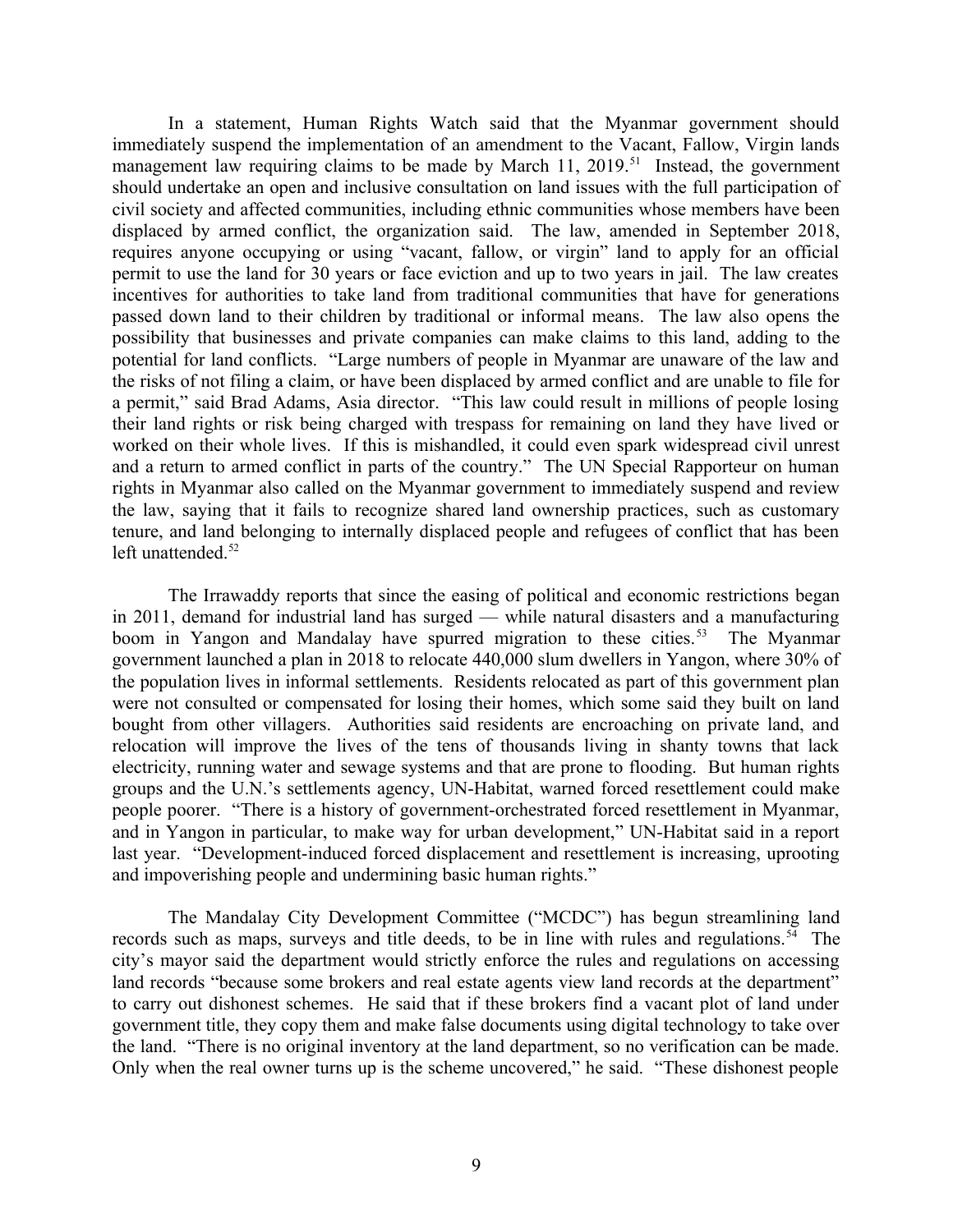sell the land once they get the title deed. Therefore, the copying of maps and land records will be carefully scrutinized," he said.

Farmers were paid on March 13 for land seized by the Prisons Department when Mandalay Central Prison was built in Aung Myay Tharzan Township.<sup>55</sup> The government paid 30 million kyats per acre for 13 acres owned by three farmers. Farmer Myint Oo, whose land was confiscated for the prison, said he was only compensated for seven acres though more than that was seized. He did not say how many hectares were taken from him. "I'm happy to finally get compensation after submitting claims about my farmland to successive governments."

When the NLD came to power in 2016, farmers in Ayeyarwady Region hoped that the land taken from them by past military regimes would be returned.<sup>56</sup> However, three years into the NLD's administration, farmers are beginning to feel frustrated with the lack of progress. The military regime grabbed farms as well as vacant and virgin land from residents in Irrawaddy for various reasons including the construction of government offices and barracks, factories, hotels, railroads and reservoirs. According to a parliamentary committee formed under the previous Union Solidarity and Development Party government to investigate land disputes, there are more than 81,000 hectares (200,000 acres) of confiscated land in Irrawaddy. After Win Myint took over from Htin Kyaw as president in 2018, he instructed regional governments to investigate all the land disputes in their jurisdictions by the end of the year and submit reports to the Union government. But the Irrawaddy committees still have yet to finish their investigations. According to Ayeyarwady Region Chief Minister Hla Moe Aung, his committee has managed to investigate only 1,311 of 1,544 land disputes, or about 85%.

## **IV. Peace Talks and Ethnic Violence**

#### <span id="page-9-1"></span><span id="page-9-0"></span>**A. Ethnic Violence**

Renewed conflict in late March between the Tatmadaw and the Shan State Progressive Party (SSPP)/Shan State Army-North and the Ta'ang National Liberation Army ("TNLA") in northern Shan State's Namtu Township has displaced more than 200 villagers and damaged buildings, local residents said.<sup>57</sup> Residents reported that military helicopters fired in the area between the two villages, and that gunfire from the Tatmadaw's Namtu-based troops continued.<sup>58</sup> According to an update issued by the United Nations Office for the Coordination of Humanitarian Affairs, nearly 45,000 people have been temporarily displaced by fighting in 21 townships in northern Shan and neighboring Kachin States since January 2018. <sup>59</sup>

Ethnic villagers held a press conference in the central Myanmar city of Mandalay to draw attention to civilians who have been abducted by the TNLA in the Pansay area of Namkham Township in northern Shan State.<sup>60</sup> The TNLA, a Palaung ethnic armed group, said it had apprehended locals involved in the illegal drug trade in Namkham, an area controlled by a Tatmadaw-backed militia.<sup>61</sup> According to the Kholon Lishaw Information Committee the TNLA is committing various acts of persecution in the region, including arresting and abducting civilians and extorting money for their release, demanding as much as 3 million to 5 million kyats (\$2,000-\$3,500) as ransom. <sup>62</sup> Other Pansay residents say the TNLA is arresting all people, regardless of gender or age.<sup>63</sup>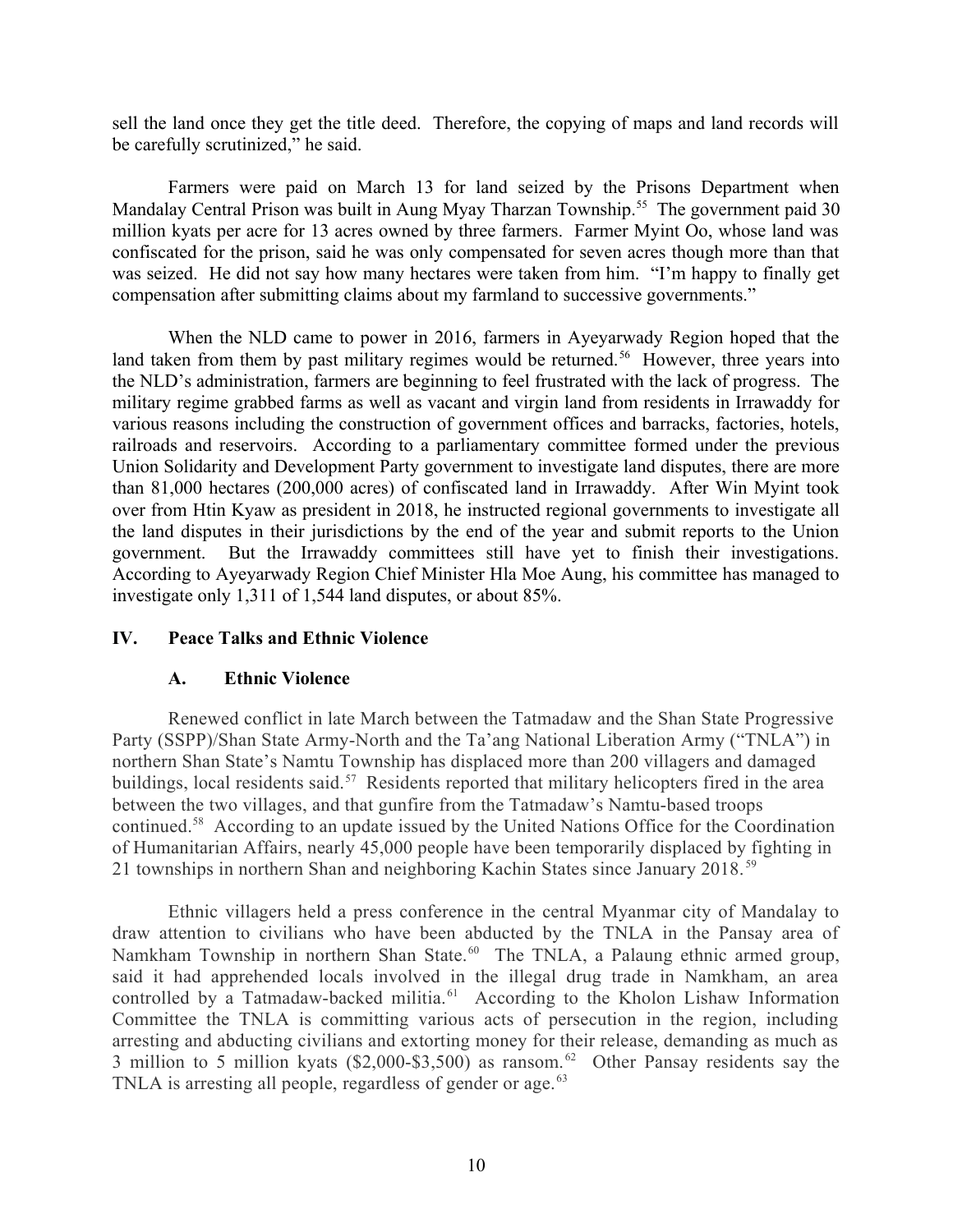#### <span id="page-10-0"></span>**B. Peace Talks**

The Myanmar government invited eight ethnic armed groups, who are non-signatories to the Nationwide Ceasefire Agreement ("NCA") to peace talks in Naypyitaw on March 21. The National Reconciliation and Peace Center ("NRPC") invited each of the following organizations, which are all political wings of ethnic armed organizations, to send two representatives each: the United Wa State Party ("UWSP"), Kachin Independence Organization ("KIO"), Mongla's Eastern Shan State Peace and Solidarity Committee ("PSC"), Shan State Progressive Party ("SSPP"), Kokang's Myanmar National Truth and Justice Party ("MNTJP"), Palaung State Liberation Front ("PSLF"), United League of Arakan ("ULA") and Karenni National Progressive Party ("KNPP").<sup>64</sup> At the meeting, the parties agreed to continue meeting frequently to work towards resolving their political differences and ending armed conflicts.<sup>65</sup>

The Karenni National Progressive Party ("KNPP") said that the controversy surrounding the installation of a statue of Bogyoke Aung San in Kayah State may delay the signing of the NCA.<sup>66</sup> KNPP spokesperson Nei Neh Plo said the group opposes installation of the statue of the country's independence hero in a park in Kayah's Loikaw Township. "The issue of the statue impacts the entire state," he told reporters after KNPP leaders met with government peace negotiators. "It could be an obstacle to peace talks with the government to sign the NCA."

The talks also failed to result in an agreement on a proposal to allow the AA to establish a base in Rakhine.<sup>67</sup> The AA and Tatmadaw have engaged in sporadic clashes since November, resulting in heavy casualties on both sides and displacement of thousands of civilians. "As attempts by an armed group to settle in a peaceful area is posing a threat to peace and security, the government has been taking necessary measures," a spokesperson for the NRPC said.

Karen National Union ("KNU") Chairperson Gen. Mutu Say Poe and Restoration Council of Shan State ("RCSS") Chairperson Yawd Serk have stepped down from their respective positions as chairperson and vice-chairperson of the Peace Process Steering Team ("PPST"), a group representing 10 ethnic armed group signatories of the NCA. $^{68}$  A new chairperson and vice-chairperson will be elected formally at the next summit, though the two outgoing leaders delegated authority to KNU General Secretary Padoh Saw Ta Doh Moo and RCSS Deputy Chief of Staff Brigadier General Pao Khay.<sup>69</sup> The leadership change is aimed at putting the process back on the right track and continuing peace talks with the government based on common ground, said Saw Ta Doh Moo.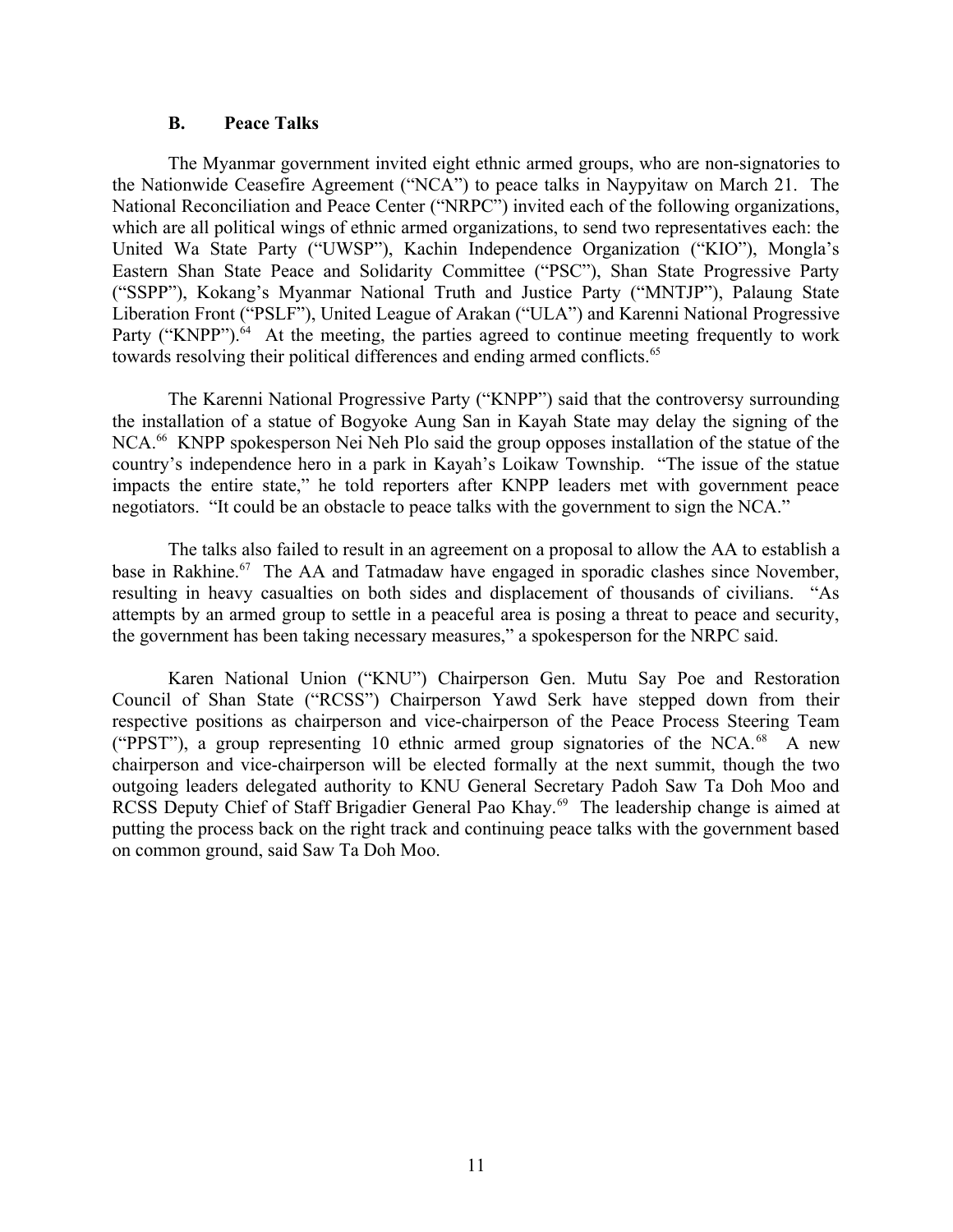- 1 BBC, March 1, 2019:<https://www.bbc.com/news/world-asia-47412704> 2
- 

| $\overline{c}$<br>Id.                                                                                                                                           |
|-----------------------------------------------------------------------------------------------------------------------------------------------------------------|
| $3$ Id.                                                                                                                                                         |
| <sup>4</sup> Time: http://time.com/5541706/bangladesh-no-more-rohingya-myanmar-united-nations/                                                                  |
| $5$ Id.                                                                                                                                                         |
| <sup>6</sup> Reuters, February 28, 2019: https://www.reuters.com/article/us-myanmar-rohingya-un-idUSKCN10137H                                                   |
| <sup>7</sup> BBC, March 1, 2019: https://www.bbc.com/news/world-asia-47412704                                                                                   |
| $8$ Id.                                                                                                                                                         |
| <sup>9</sup> Al Jazeera, March 11, 2019: https://www.aljazeera.com/news/2019/03/warns-bangladesh-crisis-rohingya-relocation-                                    |
|                                                                                                                                                                 |
| plan-190311131237440.html<br>10                                                                                                                                 |
| Id.<br>11                                                                                                                                                       |
| Id.<br>12                                                                                                                                                       |
| Id.<br>13                                                                                                                                                       |
| Id.                                                                                                                                                             |
| <sup>14</sup> The Irrawaddy, March 8, 2019: https://www.irrawaddy.com/news/burma/new-yangon-city-chief-grilled-chinese-contractors-                             |
| reputation.html.<br>$^{15}$ Id.                                                                                                                                 |
| <sup>16</sup> The Irrawaddy, March 11, 2019: https://www.irrawaddy.com/news/burma/tanintharyi-chief-minister-arrested-bribery-corruption-                       |
| charges.html.                                                                                                                                                   |
| 17<br>Id.                                                                                                                                                       |
| 18<br>Id.                                                                                                                                                       |
| <sup>19</sup> The Irrawaddy, March 21, 2019: https://www.irrawaddy.com/news/burma/two-tanintharyi-ministers-resign-wake-chief-ministers-                        |
| arrest.html.                                                                                                                                                    |
| 20<br>UN News, March 11, 2019: https://news.un.org/en/story/2019/03/1034461                                                                                     |
| 21<br>The Globe Post, March 13, 2019: https://theglobepost.com/2019/03/13/bangladesh-rohingya-island-2/                                                         |
| 22<br>Burma News International, March 18, 2019: https://www.bnionline.net/en/news/unhcr-continue-protection-chin-refugees                                       |
| <sup>23</sup> The Irrawaddy, March 13, 2019: https://www.irrawaddy.com/news/burma/take-statue-march-17-will-activists-warn-kayah-                               |
| govt.html.                                                                                                                                                      |
| <sup>24</sup> The Irrawaddy, March 18, 2019: https://www.irrawaddy.com/news/burma/union-level-officials-meet-karenni-anti-statue-activists-                     |
| week.html.                                                                                                                                                      |
| <sup>25</sup> The Irrawaddy, March 21, 2019: https://www.irrawaddy.com/news/burma/govt-compromises-aung-san-statue-rejected-                                    |
| activists.html.                                                                                                                                                 |
| <sup>26</sup> The Irrawaddy, March 26, 2019: https://www.irrawaddy.com/news/burma/myanmars-top-court-hear-reuters-reporters-appeal-                             |
| official-secrets-case.html.                                                                                                                                     |
| 27                                                                                                                                                              |
| Mizzima, March 27, 2019: http://www.mizzima.com/article/jailed-reuters-reporters-wait-myanmar-supreme-court-                                                    |
| decision.                                                                                                                                                       |
| <sup>28</sup> The Irrawaddy, February 26, 2019: https://www.irrawaddy.com/news/burma/mining-company-detains-assaults-2-myitkyina-                               |
| journal-reporters.html.                                                                                                                                         |
| <sup>29</sup> The Irrawaddy, February 27, 2019: https://www.irrawaddy.com/news/burma/joint-venture-chinese-company-faces-charges-<br>assaulting-reporters.html. |
| <sup>30</sup> The Irrawaddy, March 12, 2019: https://www.irrawaddy.com/news/burma/mining-company-accused-assaulting-journalists-sues-                           |
| defamation html.                                                                                                                                                |
| 31<br>Mizzima, March 1, 2019: http://www.mizzima.com/article/cpj-condemns-detention-and-assault-two-journalists.                                                |
| <sup>32</sup> The Irrawaddy, April 4, 2019: https://www.irrawaddy.com/business/adb-forecasts-myanmars-economy-resume-growth-year.html                           |
| <sup>33</sup> Myanmar Times, March 28, 2019: https://www.mmtimes.com/news/singapore-tops-list-foreign-direct-investors.html                                     |
| <sup>34</sup> Xinhua, March 7, 2019: http://www.xinhuanet.com/english/2019-03/07/c 137875071.htm                                                                |
| <sup>35</sup> Legal Gambling and the Law, April 2, 2019: https://www.legalgamblingandthelaw.com/news/myanmar-set-to-legalise-casinos-                           |
| under-new-gambling-law/                                                                                                                                         |
| <sup>36</sup> Myanmar Times, April 3, 2019: https://www.mmtimes.com/news/leading-myanmar-and-malaysia-builders-sign-agreement-                                  |
| collaborate.html                                                                                                                                                |
| <sup>37</sup> Nikkei Asian Review, March 19, 2019; https://asia.nikkei.com/Business/Companies/German-wholesaler-Metro-bets-on-Myanmar-                          |
| s-hospitality-sector                                                                                                                                            |
| <sup>38</sup> Nikkei Asian Review, April 4, 2019: https://asia.nikkei.com/Business/Companies/Japanese-business-hotel-opens-in-Myanmar-<br>economic-zone         |
|                                                                                                                                                                 |
| <sup>39</sup> Eleven Media Group Co., Ltd., March 10, 2019: https://elevenmyanmar.com/news/nydc-receives-77-eoi-letters-for-six-<br>infrastructure-projects     |
| <sup>40</sup> Myanmar Times, March 13, 2019: https://www.mmtimes.com/news/guangdong-support-myanmar-infrastructure-productivity.html                            |
| <sup>41</sup> The Irrawaddy, March 18, 2019: https://www.irrawaddy.com/news/burma/private-investments-worth-54m-chin-state.html                                 |
| <sup>42</sup> Myanmar Times, March 19, 2019: https://www.mmtimes.com/news/tourism-infrastructure-collateral-damage-rakhine-fighting.html                        |
| <sup>43</sup> Radio Free Asia, April 3, 2019: https://www.rfa.org/english/news/myanmar/myanmar-army-denies-it-has-intel-agents-                                 |
| 04032019170221.html                                                                                                                                             |
| <sup>44</sup> The Straits Times, March 18, 2019: https://www.straitstimes.com/business/sembcorp-fires-up-myanmar-power-plant                                    |
| <sup>45</sup> The Irrawaddy, March 19, 2019: https://www.irrawaddy.com/business/suu-kyi-prayut-open-2nd-thai-myanmar-friendship-                                |
| bridge.html                                                                                                                                                     |
| <sup>46</sup> BNI Multimedia Group, March 28, 2019: https://www.bnionline.net/en/news/chinese-gold-mining-proposal-northern-kachin-state-                       |
| rejected<br><sup>47</sup> China Economic Net, April 1, 2019: http://en.ce.cn/main/latest/201904/01/t20190401 31777746.shtml                                     |